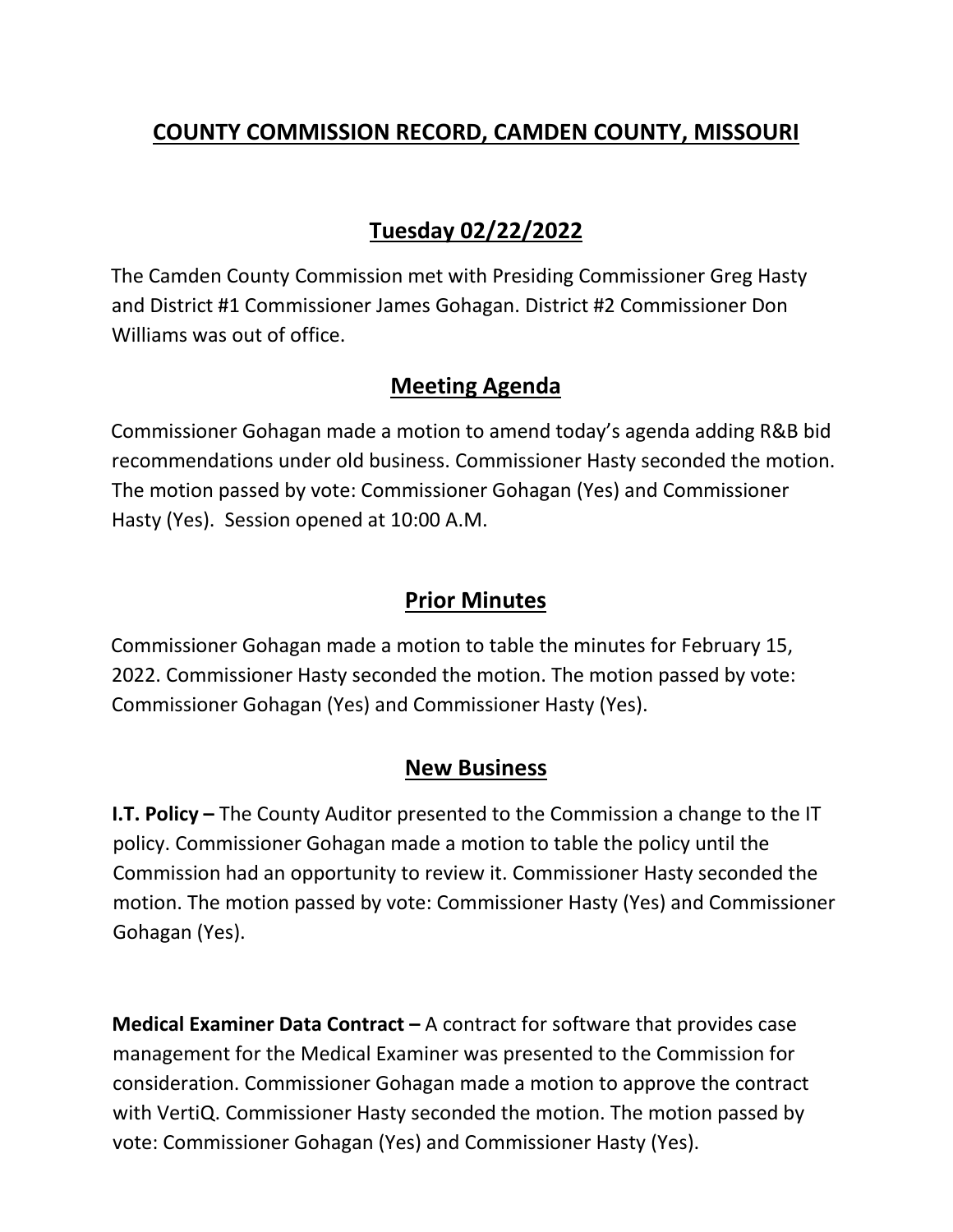**Sheriff – Victims Program –** Jamee Rugen with the Sheriff's Office Victims Program presented a plan from the Missouri Department of Public Safety that will help with funding for the program. Commissioner Gohagan made a motion to implement the plan. Commissioner Hasty seconded the motion. The motion passed by vote: Commissioner Hasty (Yes) and Commissioner Gohagan (Yes).

**E-911 Road Name Change –** A petition for renaming a road was presented to the Commission. Commissioner Gohagan made a motion to approve the name change from Lloyd Road to Greg "Poppy" Hicks. Commissioner Hasty seconded the motion. The motion passed by vote: Commissioner Hasty (Yes) and Commissioner Gohagan (Yes).

**Sheriff – Grants –** Grant applications were presented to the Commission from the Sheriff's Department. Commissioner Gohagan made a motion to table the grant applications pending further review. Commissioner Hasty seconded the motion. The motion passed by vote: Commissioner Hasty (Yes) and Commissioner Gohagan (Yes).

## **Old Business**

**R&B Willow Creek Rd. –** At the recommendation of the Road and Bridge Administrator, Commissioner Gohagan made a motion to accept the bid from Brenneke Construction LLC. Commissioner Hasty seconded the motion. The motion passed by vote: Commissioner Hasty (Yes) and Commissioner Gohagan (Yes).

**Road & Bridge Spring Bids –** The following bids were awarded at the recommendation of the Road and Bridge Administrator: Roadway Signs, Cones, and Barricades Vulcan, Inc. Newman Signs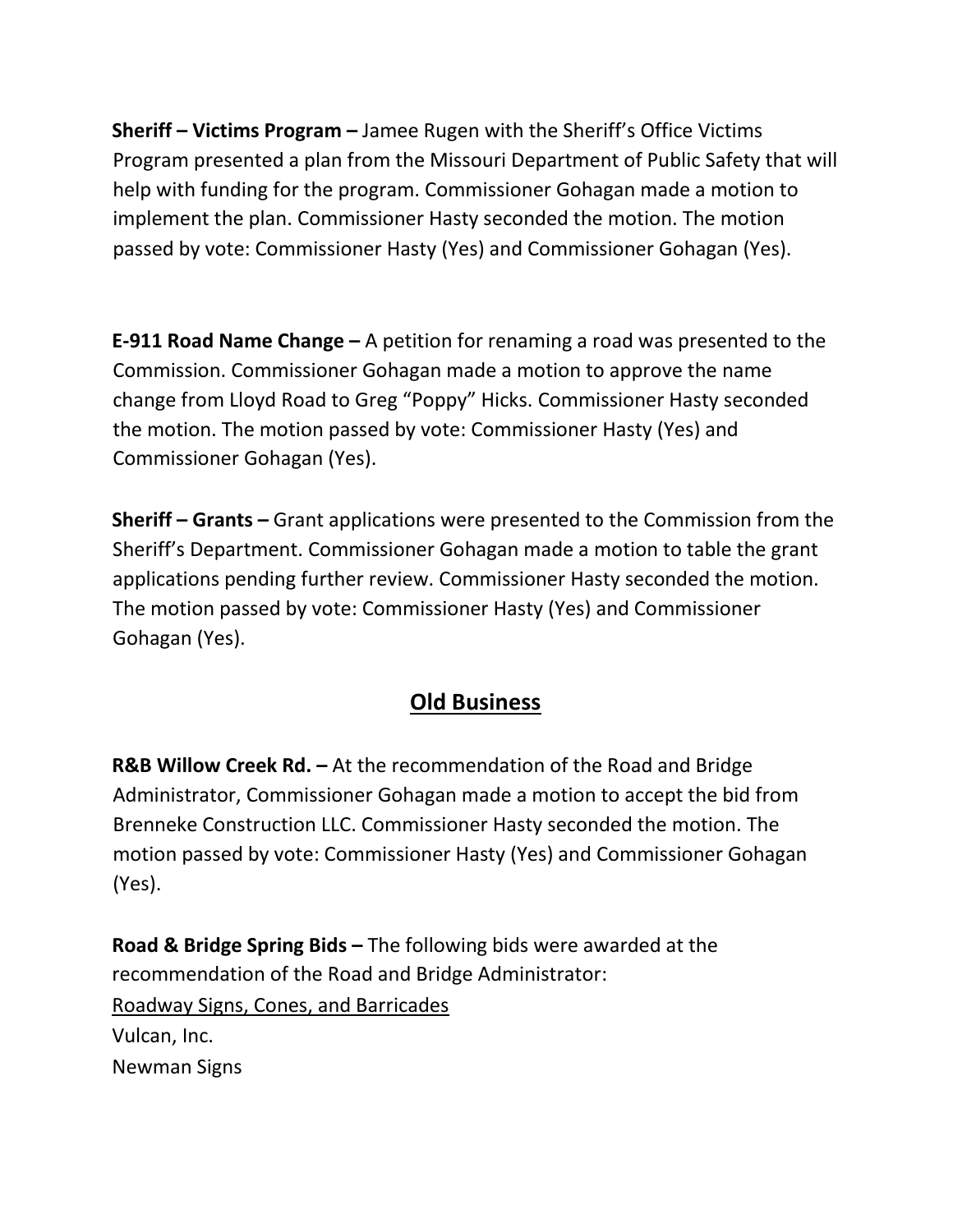Commissioner Gohagan made a motion to accept both bids for roadway signs, cones, and barricades. Commissioner Hasty seconded the motion. The motion passed by vote: Commissioner Gohagan (Yes) and Commissioner Hasty (Yes).

#### Ready Mix Concrete

Ozark Ready Mix Scott's Concrete Commissioner Gohagan made a motion to accept both bids for Ready Mix Concrete. Commissioner Hasty seconded the motion. The motion passed by vote: Commissioner Gohagan (Yes) and Commissioner Hasty (Yes).

Liquid Asphalt Heartland Asphalt Materials, Inc. Missouri Petroleum Products Co. LLC Coastal Energy Corp. Commissioner Gohagan made a motion to accept the bid for liquid asphalt from Coastal Energy. Commissioner Hasty seconded the motion. The motion passed by vote: Commissioner Gohagan (Yes) and Commissioner Hasty (Yes).

### Asphaltic Concrete Supply

Capital Materials LLC

N. B. West Contracting Company, Inc.

Commissioner Gohagan made a motion to accept both bids for asphaltic concrete. Commissioner Hasty seconded the motion. The motion passed by vote: Commissioner Hasty (Yes) and Commissioner Gohagan (Yes).

Grader and Snow Plow Blades Valk Mfg. Co. Bus Andrews Truck Equipment Martin Equipment Heavyquip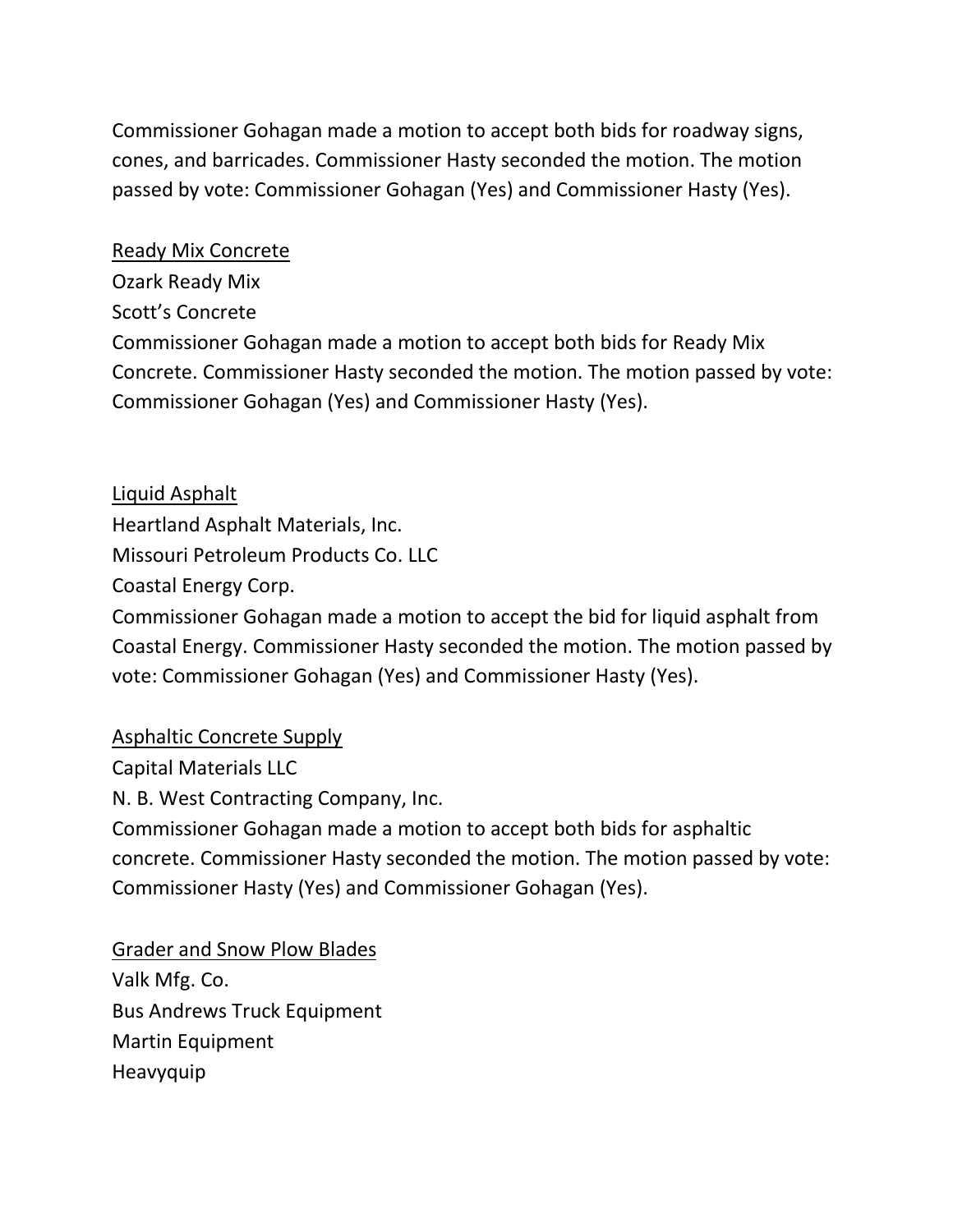Commissioner Gohagan made a motion to accept all bids for grader and snow plow. Commissioner Hasty seconded the motion. The motion passed by vote: Commissioner Hasty (Yes) and Commissioner Gohagan (Yes).

### Road Paint and Glass Beads

Potters Industries, LLC

Swarco Industries, LLC

Ennis-Flint, Inc.

Commissioner Gohagan made a motion to accept the bid for road paint from Ennis-Flint and glass beads from Swarco. Commissioner Hasty seconded the motion. The motion passed by vote: Commissioner Hasty (Yes) and Commissioner Gohagan (Yes).

Engineering and Surveying RFQ

Darren Krehbiel Consultants, LLC

Howe Company

Miller Companies

Cochran

Commissioner Gohagan made a motion accept the RFQ for engineering and surveying from Howe Company. Commissioner Hasty seconded the motion. The motion passed by vote: Commissioner Hasty (Yes) and Commissioner Gohagan (Yes).

### **Batteries**

O'Reilly Automotive Ellis Battery Commissioner Gohagan made a motion to accept both bids for batteries. Commissioner Hasty seconded the motion. The motion passed by vote: Commissioner Gohagan (Yes) and Commissioner Hasty (Yes).

Corrugated Polyethylene Pipe Viebrock Sales & Service, LLC Harry Cooper Supply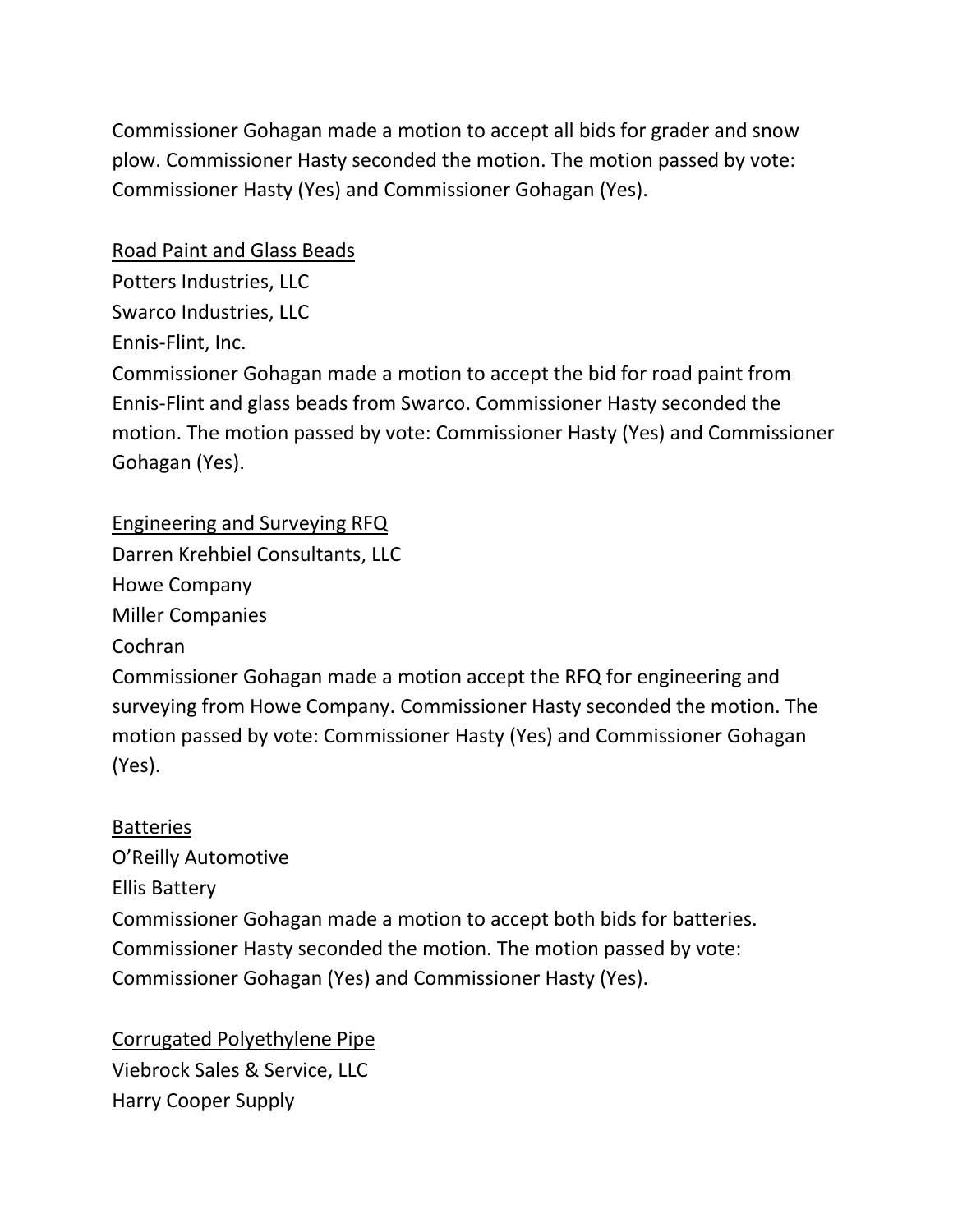Commissioner Gohagan made a motion to accept both bids for corrugated polyethylene pipe. Commissioner Hasty seconded the motion. The motion passed by vote: Commissioner Gohagan (Yes) and Commissioner Hasty (Yes).

#### Corrugated Metal Pipe

Viebrock Sales & Service, LLC Metal Culverts, Inc. Commissioner Gohagan made a motion to accept both bids for corrugated metal pipe. Commissioner Hasty seconded the motion. The motion passed by vote: Commissioner Gohagan (Yes) and Commissioner Hasty (Yes).

Quarry Rock, Sand, and Gravel Capital Materials Willard Quarries, Inc. Nemo Quarry Mcgruder Limestone Company, Inc. Scott's Concrete

Commissioner Gohagan made a motion to accept all bids for quarry rock, sand, and gravel with the exception that pea gravel was previously awarded to Scott's Concrete. Commissioner Hasty seconded the motion. The motion passed by vote: Commissioner Gohagan (Yes) and Commissioner Hasty (Yes).

#### Diesel Fuel and Gasoline

Frisco Fuel, LLC

MFA Oil and Propane

Commissioner Gohagan made a motion to accept the bid for diesel fuel and gasoline from Frisco Fuel. Commissioner Hasty seconded the motion. The motion passed by vote: Commissioner Gohagan (Yes) and Commissioner Hasty (Yes).

**Adjourn:** With no further official business on the agenda: Commissioner Gohagan made a motion to adjourn to any unofficial business that may develop during the